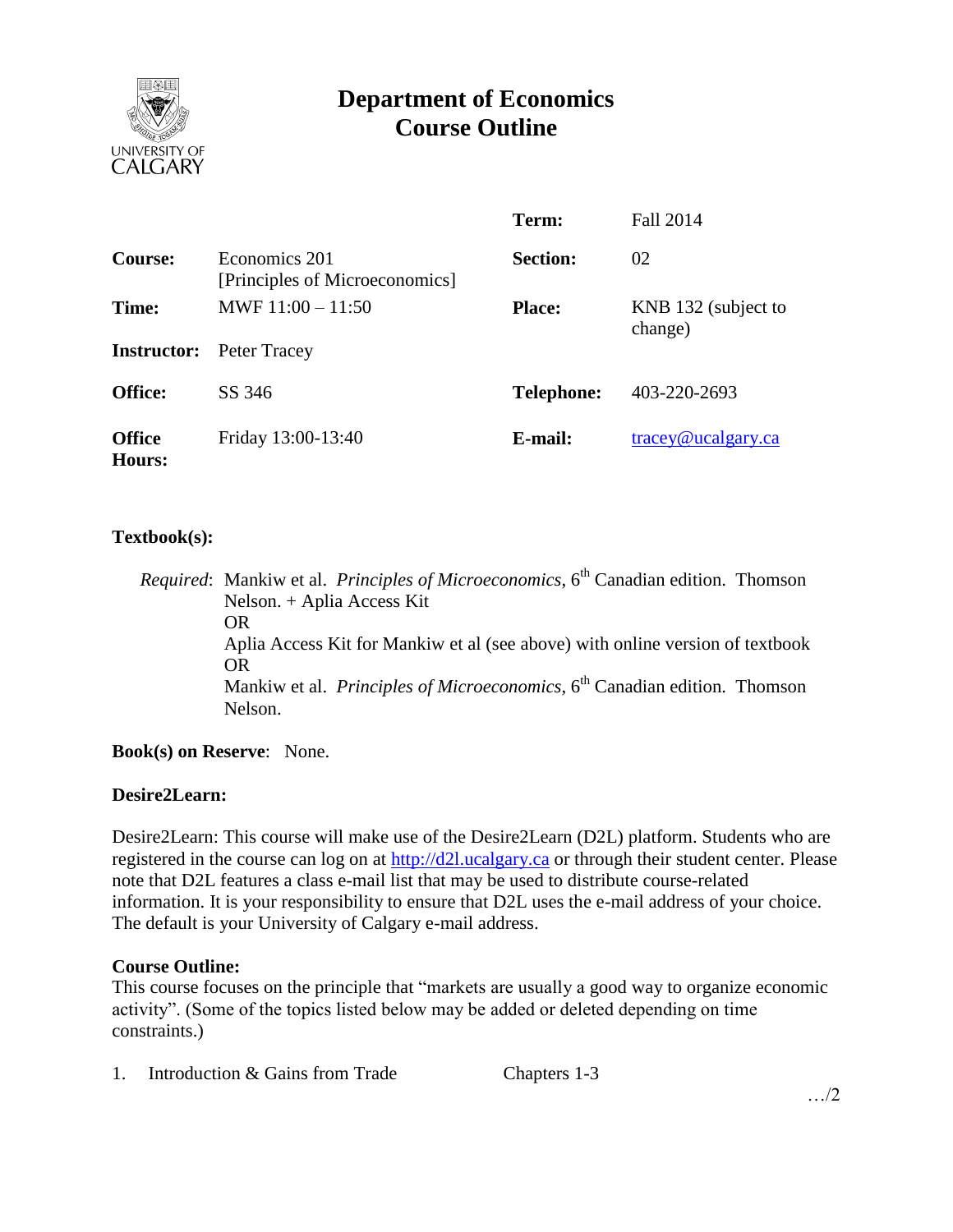| 2. Applications of Supply and Demand         | Chapters 4-6              |
|----------------------------------------------|---------------------------|
| 3. Efficiency and Examples of Market Failure | Chapters 7-11             |
| 4. Monopoly                                  | Chapter 15                |
| 5. Oligopoly                                 | Chapter 17, pp. 376 - 383 |
| 6. Frontiers of Microeconomics               | Chapter 22                |

#### **Grade Determination and Final Examination Details:**

| Midterm Examination: Friday, October 3, 2014 | 35%  |
|----------------------------------------------|------|
| Assignment 1: Friday, October 24, 2014       | 7.5% |
| Assignment 2: Friday, November 14, 2014      | 7.5% |
| Final Examination                            | 50%  |

Assignments:

.

- 1. Details concerning the submission of the assignments will be explained in class. Note: I do not accept late assignments; I do not accept assignments emailed to me; and, I do not accept assignments slid under my office door.
- 2. Emails regarding the assignments should be directed to the teaching assistants (TAs), who will be assigned to this course.

## **Aplia and Practice Problems***:*

- 1. If you choose one of the textbook options that includes Aplia, you will be required to access the Aplia website at [http://aplia.com](http://aplia.com/). Please register on the website within the first week of classes. Should you only purchase the online textbook with Aplia access, you have to pay for Aplia within the deadline set by Aplia.
- 2. Using Aplia, you will be able to complete practice problem sets. **Aplia problem sets are entirely optional, as is the purchase of Aplia.**
- 3. Emails regarding Aplia should be directed towards the providers of Aplia, or to the teaching assistants (TAs), who will be assigned to this course.

## Examinations*:*

.

1. Examinations will consist of multiple choice questions. The assignments, the Midterm Exam, and the Final Exam are intended to be challenging (they are "*tests"* of your understanding of the material).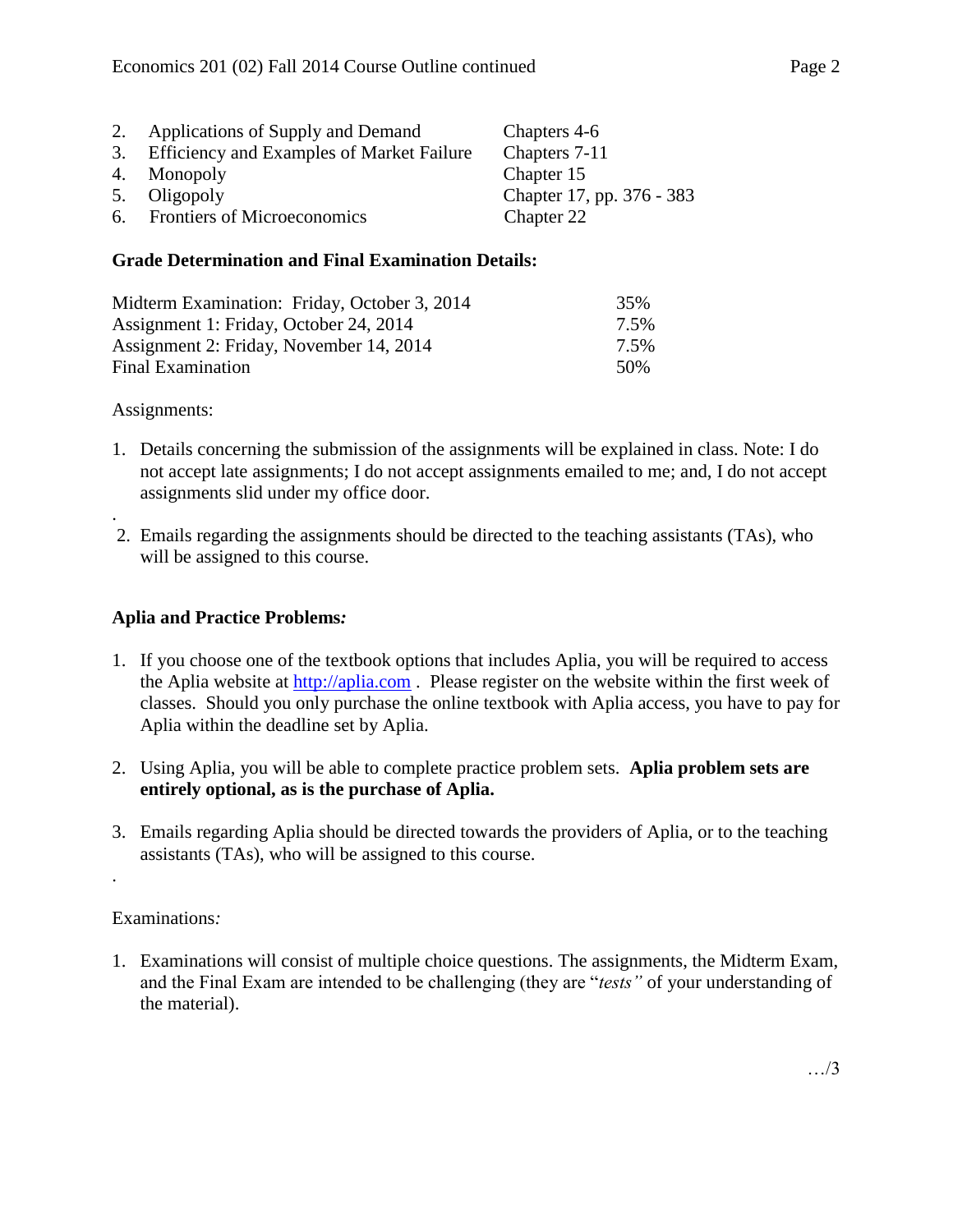- 2. The midterm examination will be held during the lecture time. **The exam must be completed during the specified time. Extra time will not be given for any reason.**
- 3. The final examination will last for two hours and will be scheduled by the Registrar. **The exam must be completed during the specified time. Extra time will not be given for any reason.**
- 4. The use of a non-programmable calculator during tests and examinations is permitted. **The use of graphing calculators, cell phones, and computers is not permitted.**

Assignments, the midterm exam, and the final exam are marked on a numerical (percentage) basis and then converted to letter grades. The course grade is then calculated using the weights indicated above. As a guide to determining standing, these letter grade equivalences will generally apply:

| $A+ 97-100 B$           | $79 - 83$ C- | $60 - 65$ |
|-------------------------|--------------|-----------|
| A $92-96$ B- $76-78$ D+ |              | $55 - 59$ |
| A- 89-91 C+ 73-75 D     |              | $50 - 54$ |
| $B+ 84-88$ C 66 - 72 F  |              | $0 - 49$  |

## **Our Relationship:**

I assume that the reason you are attending my class is to acquire an understanding of microeconomic theory and policy. It has been my experience that this task is made much easier and far more enjoyable for all involved (me included) if we can maintain a relaxed but respectful atmosphere in the classroom. For my part, maintaining such an atmosphere requires that I be respectful of your time, your questions, and your concerns. I will therefore strive to be on time for lectures and office hours, answer your questions as well as I am able, and listen to your concerns. For your part, maintaining a respectful atmosphere requires that you avoid being late for class, that you refrain from leaving before the lecture ends, and that you not talk when either I or one of your classmates is speaking.

## **Notes:**

- 1. Students should be aware that no "make-up" midterms will be given. Any student who finds it necessary to miss the midterm must notify the instructor in advance and produce a valid medical certificate or other required documentation in order to have the weighting adjusted. This adjustment will result in the final exam counting for 85% of the final grade and the assignments counting for 15 of the final grade. Note that deferred final examinations may contain short/long answer questions. Also, deferred final examinations do not have to cover the same material or have the same format as the regular final examination.
- 2. Examinations will not be given prior to the scheduled date.
- 3. Students should be aware of the academic regulations outlined in The University of Calgary Calendar.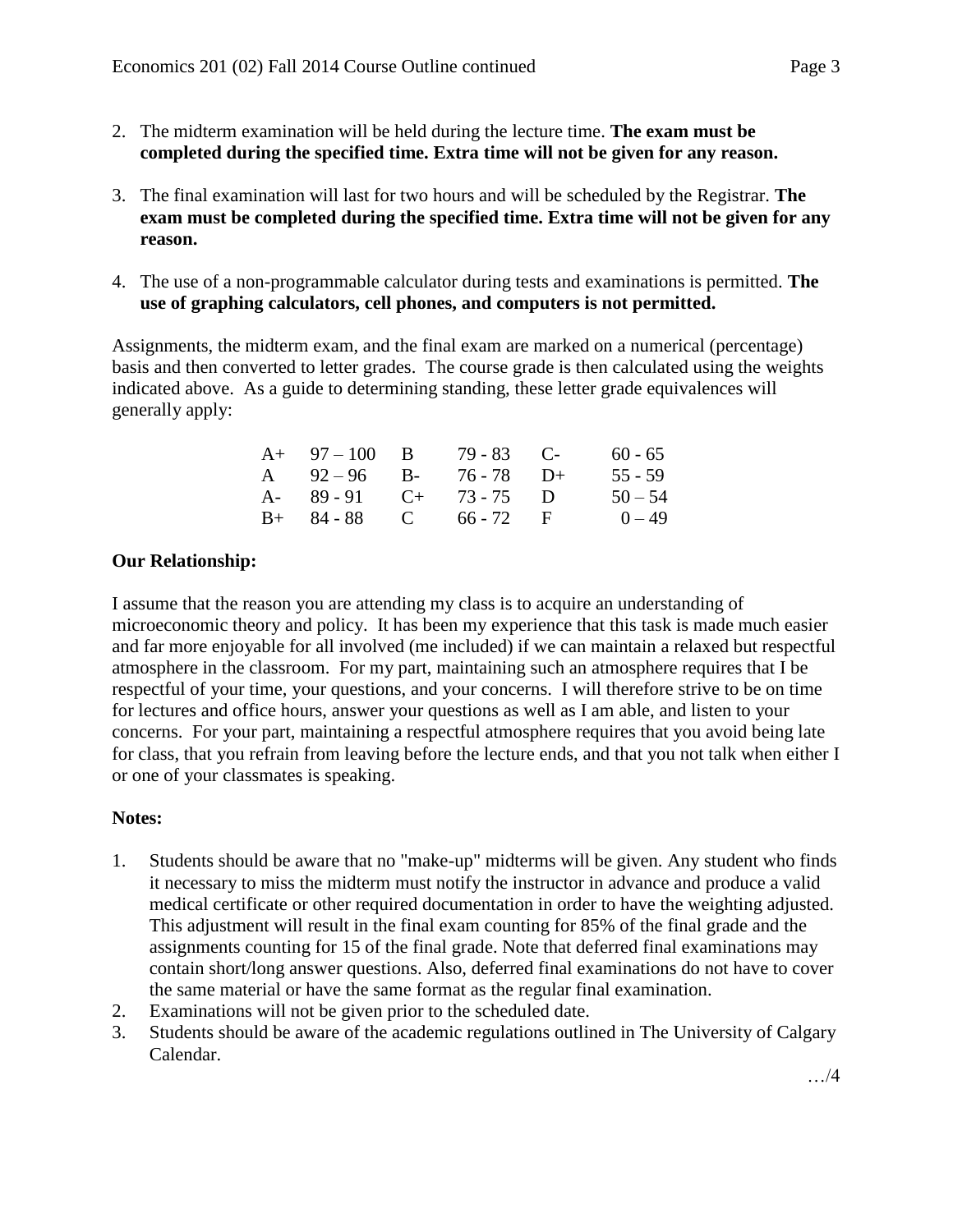- 4. **The use of cell phones for any purpose in class is prohibited**. **The classroom will be a no cell phone zone. Computers may be used for note-taking purposes only.**
- 5. Students seeking reappraisal of a piece of graded term work should discuss their work with the instructor *within* 15 days of the work being returned to class. However, the earliest that grades will be discussed will be two days after the return of an assignment or examination.
- 6. Students will be responsible for all material listed on the course outline, regardless of whether or not the material has been covered in class, unless the instructor notifies the class that the material will not be covered.
- 7. Please note that the following types of emails will receive no response: emails not addressed to anyone in particular; emails where the recipient's name is not spelled correctly; anonymous emails; emails which do not specify the course and section in which you are registered; and, emails involving questions that are specifically addressed on the course outline.
- 8. It is the student's responsibility to request academic accommodations. If you are a student with a documented disability who may require academic accommodation and have not registered with the Disability Resource Centre, please contact their office at 220-8237. Students who have not registered with the Disability Resource Centre are not eligible for academic accommodation. **You are also required to discuss your needs with your instructor no later than fourteen (14) days after the start of this course.**

Students' Union Vice-President Academic: Hana Kadri Phone: 403-220-3911 E-mail [suvpaca@ucalgary.ca](mailto:subpaca@ucalgary.ca)

Students' Union Faculty Representative (Arts) Phone: 403-220-3913Office: MSC 251

E-mail [arts1@su.ucalgary.ca](mailto:arts1@su.ucalgary.ca) [arts2@su.ucalgary.ca,](mailto:arts2@su.ucalgary.ca) [arts3@su.ucalgary.ca,](mailto:arts3@su.ucalgary.ca) [arts4@su.ucalgary.ca](mailto:arts4@su.ucalgary.ca)

Society of Undergraduates in Economics (S.U.E.): [www.ucalgary.ca/sue](http://www.fp.ucalgary.ca/econ)

Society of Undergraduates in Economics is a student run organization whose main purpose is to assist undergraduate economics students succeed both academically and socially at the University of Calgary. Services include access to the exam bank, career partnerships with the Career Centre through hosting industry nights and information sessions, recognizing achievements in teaching, and organizing social events for members. They invite you to join by contacting [sue@ucalgary.ca.](mailto:sue@ucalgary.ca)